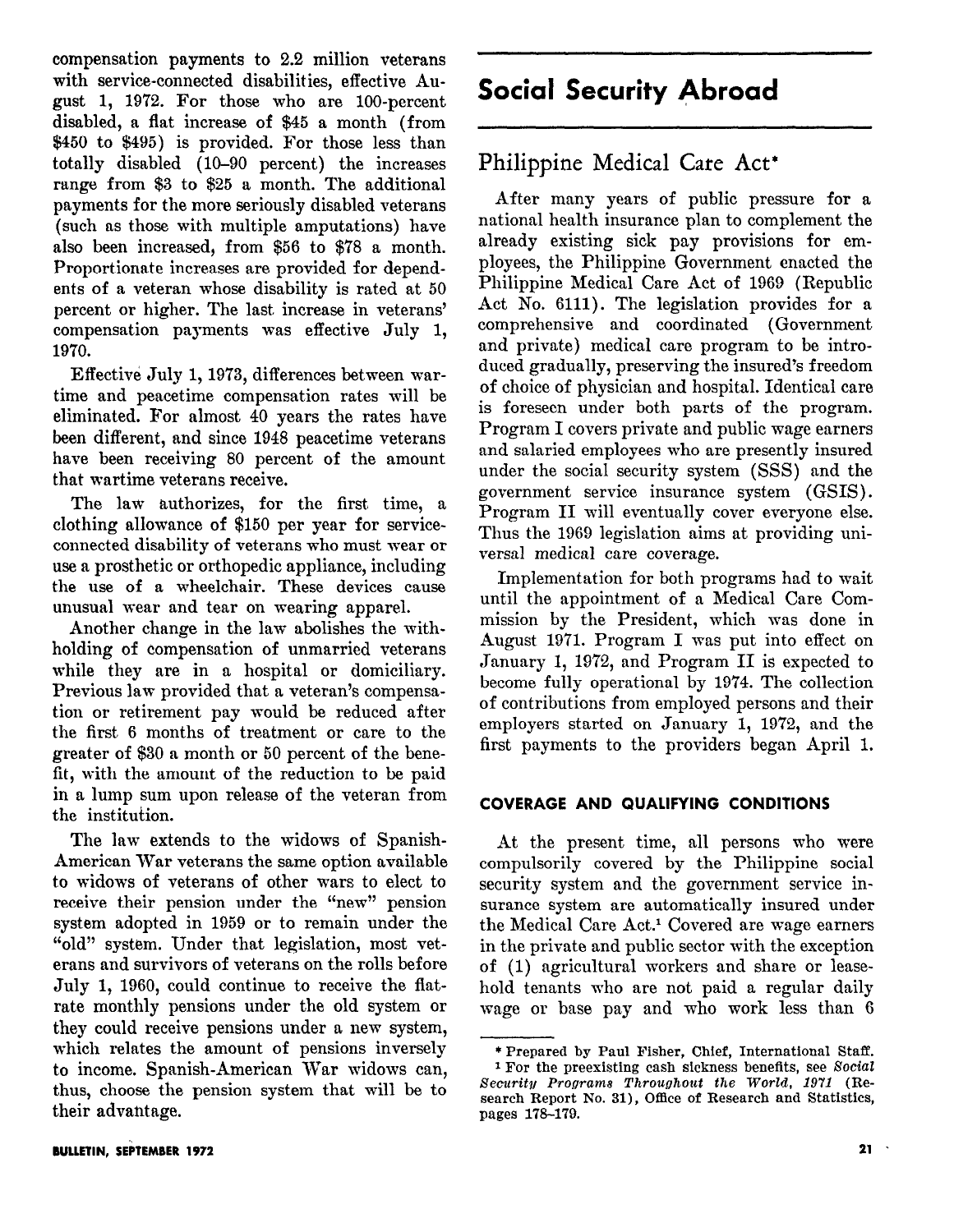months a year, (2) domestic servants, (3) casual employees, (4) family workers, and (5) certain employed students and student nurses. At present the medical care system covers 23.5 percent of the economically active population.

Three monthly contributions within the 12 months before the first day of confinement are required. Twelve monthly contributions are needed for deferrable operations such as herniotomy, hemorrhoidectomy, and adenoidectomy.

## **BENEFITS**

The Medical Care Act directly compensates the providers of hospital, surgical, and medical services according to a fixed schedule. Hospitals receive payments of up to 12 pesos<sup>2</sup> per day for not more than 45 days in each calendar year and are paid up to 150 pesos for such services as laboratory examinations, X-rays, and drugs. Reimbursable surgical charges are up to 50 pesos for minor operations, up to 150 pesos for operations of medium complexity, and up to 350 pesos for major surgery. Reimbursable physician charges during hospitalization cannot exceed 5 pesos for visits by practitioners or 10 pesos for visits by specialists, and they may not total more than 100 pesos for any single period of confinement. The insured has free choice of both doctor and hospital and can have his prescriptions filled either by the hospital or by a retail drug store.

The Medical Care Act excludes charges for cosmetic surgery or treatment, routine dental services or surgery, psychiatric care, diagnostic testing, and normal obstetrical services.

### FINANCING

The system is financed by equal employer and employee contributions of 1.25 percent of covered wages. For this purpose six wage classesthe first one O-49.99 pesos per month and the last one from 250 pesos to the ceiling of 300 pesos per month-have been established on the basis of wages existing in 1966 when the average monthly wage and salary was 219 pesos. Five percent of

the insured at that time had incomes below 50 pesos a month; an additional 13 percent had incomes below 100 pesos. Although prices have risen by at least 50 percent between 1966 and 1971, wages have not risen correspondingly and the legal minimum wage of 8 pesos per day has not changed. At present, the average wage is estimated at 225 pesos.

The 300 pesos ceiling on contributions under the Medical Care Act is lower than the ceiling of 500 pesos per month for SSS contributions. The smaller amount seems to have been set with the low income of the nonemployed in mind. The amount of the ceiling will be subject to review as soon as Program II becomes operative. The contributions are remitted by the employer to SSS and GSIS and are kept by these organizations in separate health insurance funds.

## ADMINISTRATION

The SSS and GSIS are charged with the dayby-day administration of the program. Policy is set by the g-man Medical Care Commission, which consists of four members appointed by the President-a Chairman, the Administrator of the Commission, two representatives of the publicand the Administrator of SSS, the General Manager of GSIS, and one representative each from the Philippine Medical Association, the Philippine Hospital Association, and 'the Ministry of Health. Since by law at least five and preferably six of the members of the Commission must/be doctors or representatives of the hospital administrators, the cooperation of these two groups is assured. One of the first acts of the Medical Care Commission was to divide the most commonly performed surgical operations into three groupsminor operations, operations of medium complexity, and major surgery-for compensation under the program. ,.

### FUTURE DEVELOPMENTS

The 1969 law provides for a supplementary plan for the medical care of the dependents of those insured under the SSS and GSIS and for

 $\frac{1}{2}$  .

<sup>&#</sup>x27; One peso equals 15.5 U.S. cents.